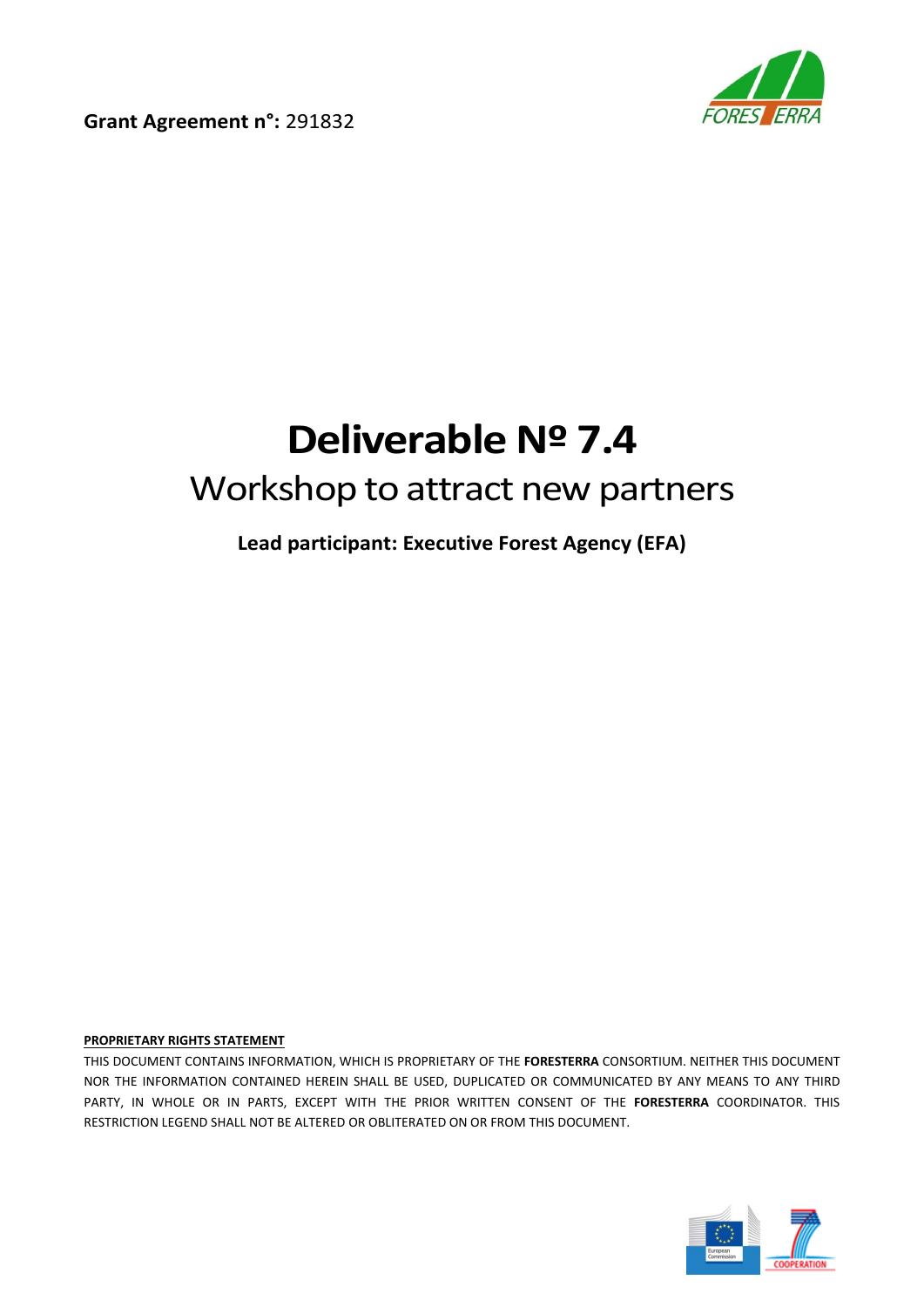

**Grant Agreement n°:** 291832 **Project Acronym:** FORESTERRA **Project title:** Enhancing FOrest RESearch in the MediTERRAnean through improved coordination and integration **Funding Scheme:** Coordination and support action **Date of latest version of Annex I against which the assessment will be made:**  $16^{th}$  July 2013

**Deliverable Number:** 7.4 **Deliverable Title:** Workshop to attract new partners **Code name:** FORESTERRA\_WP7\_D7.4 **WP:** Spreading excellence **Date of submission:** June 2014 **Dissemination level:** Public

**Lead participant:** Executive Forest Agency (EFA) **Author(s):** Denitsa Pandeva (EFA), Dunixi Gabiña (IAMZ), Almudena Albertos (EFIMED). **WP leader: IAMZ Coordinator:** David González **EC project officer:** Doru Irimie

### **Publishable abstract:**

One of the goals of Foresterra is to strengthening dissemination among the new EU member and candidate states as a way to produce new material and attract non-participating countries.

Last May, it was organized a workshop in Sofia with Middle East and Balkan countries in order to explore the possibilities to reinforce the cooperation with different stakeholders from these potential new countries.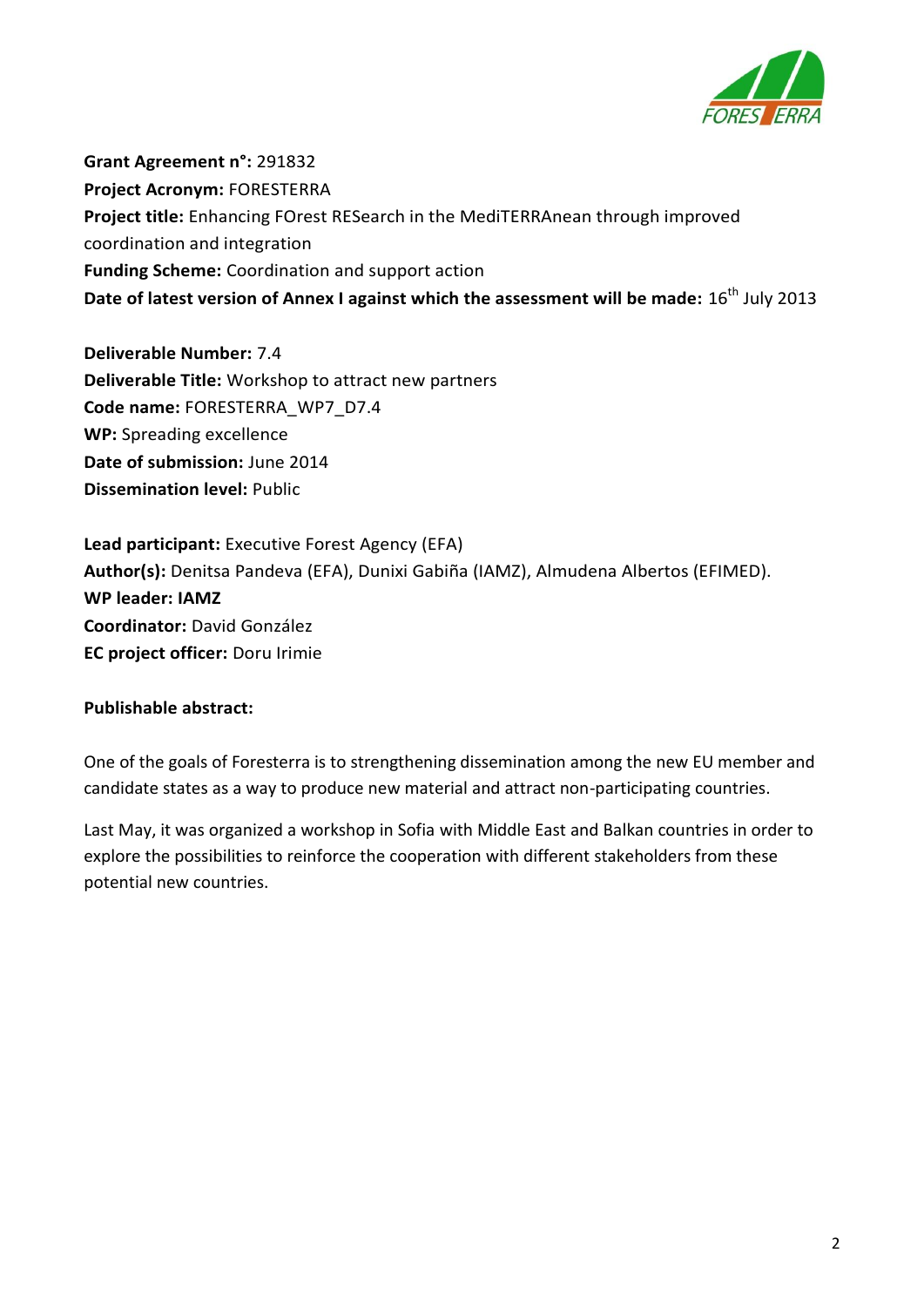

## **List of Content**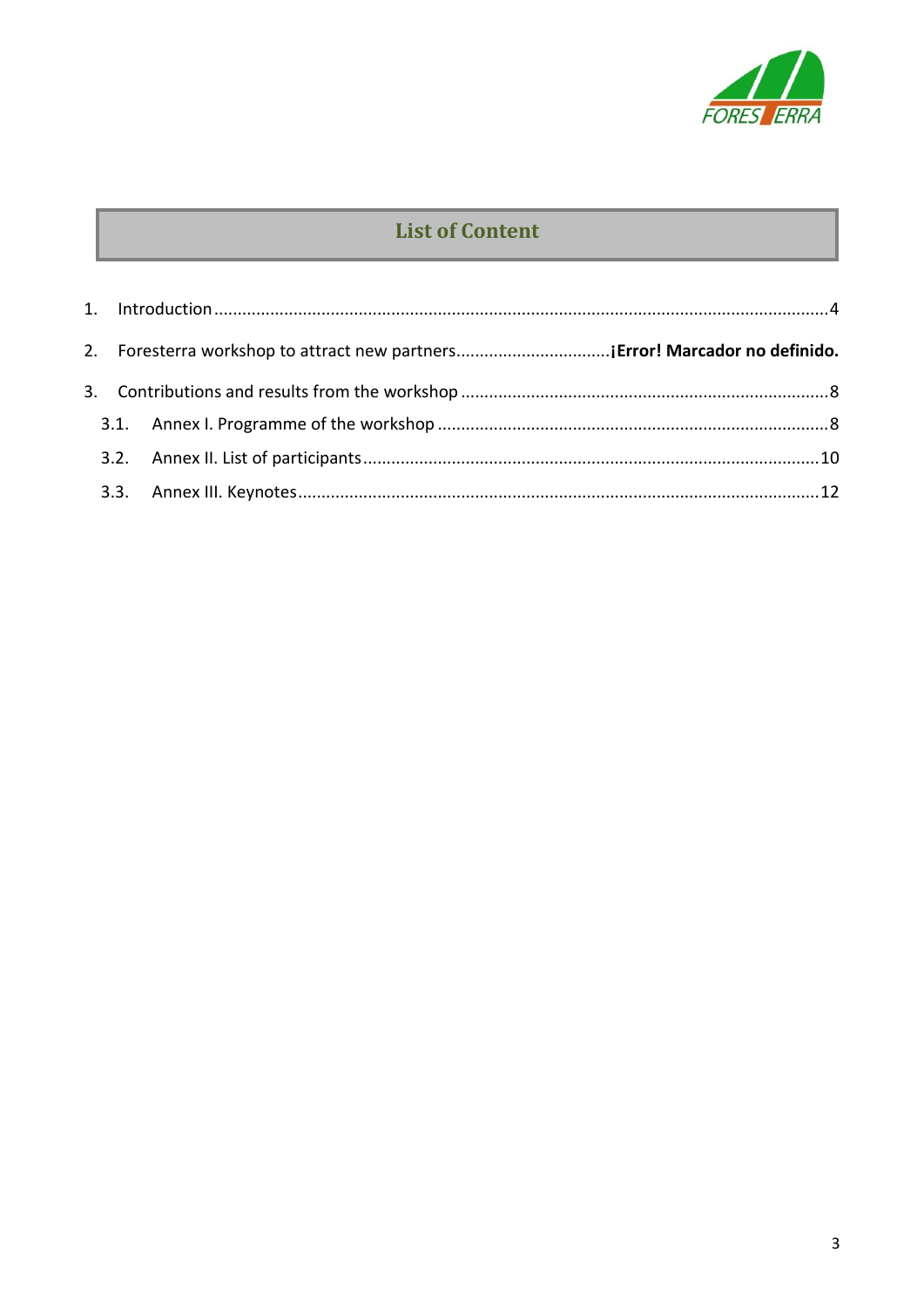

### <span id="page-3-0"></span>**1. Introduction**

The main goal of the **Workpackage 7, Spreading excellence** is to ensure the awareness of FORESTERRA and its impacts across the forestry sector. One of the tasks has been the organization of a workshop aimed to attract potential new partner countries to join ERA-Net activities.

In the context of FORESTERRA, the workshop held in Sofia last May  $(27<sup>th</sup>$  and  $28<sup>th</sup>$ ), was focused on Middle East and Balkan countries. The objective has been to exploring the possibilities of reinforcing the collaboration with the different stakeholders and funding agencies of these countries. In addition, this workshop was dedicated as well to disseminate lessons learnt and collect new input and ideas from these potential partners for further development of the FORESTERRA Research Programme.

### **2. Foresterra workshop to attract new partners**

#### *Opening and Welcome*

The workshop was opened by David González as FORESTERRA Coordinator who thanked the participants for attending the meeting. Welcome speech was presented by Dipl. Eng. Grigor Gogov, Executive Director who stressed on the importance of more close cooperation among the countries on the Balkan Peninsula and Middle East regarding protection of forests and development of forest science and research. The participants were welcomed also by Prof. Hristo Tsakov, Director of the Forest Research Institute and Assoc. Prof. Petar Zhelev, Vice rector of the University of Forestry. Both expressed the interest of their organizations to participate more actively in joint activities with other Mediterranean scientific organizations.

### *Introduction to the FORESTERRA ERA-Net and the FORESTERRA Call, its achieved results and future activities. David González Martínez. FORESTERRA Coordinator. Ministry of Economy and Competiveness (MINECO)*

Mr. David González presented the reasons for the establishment of FORESTERRA project and gave information about its goals, structure, achieved and expected results and participating partners. He also informed of the results and the selected proposals in the FORESTERRA Call for Proposals, after the final decision on networking activities and the first stage of assessment of collaborative projects.

Following a question from the invited non-partner countries on how they could join the collaborative projects Mr. Gonzales explained that the approved proposals would be financed by the respective national administrations of the partner countries.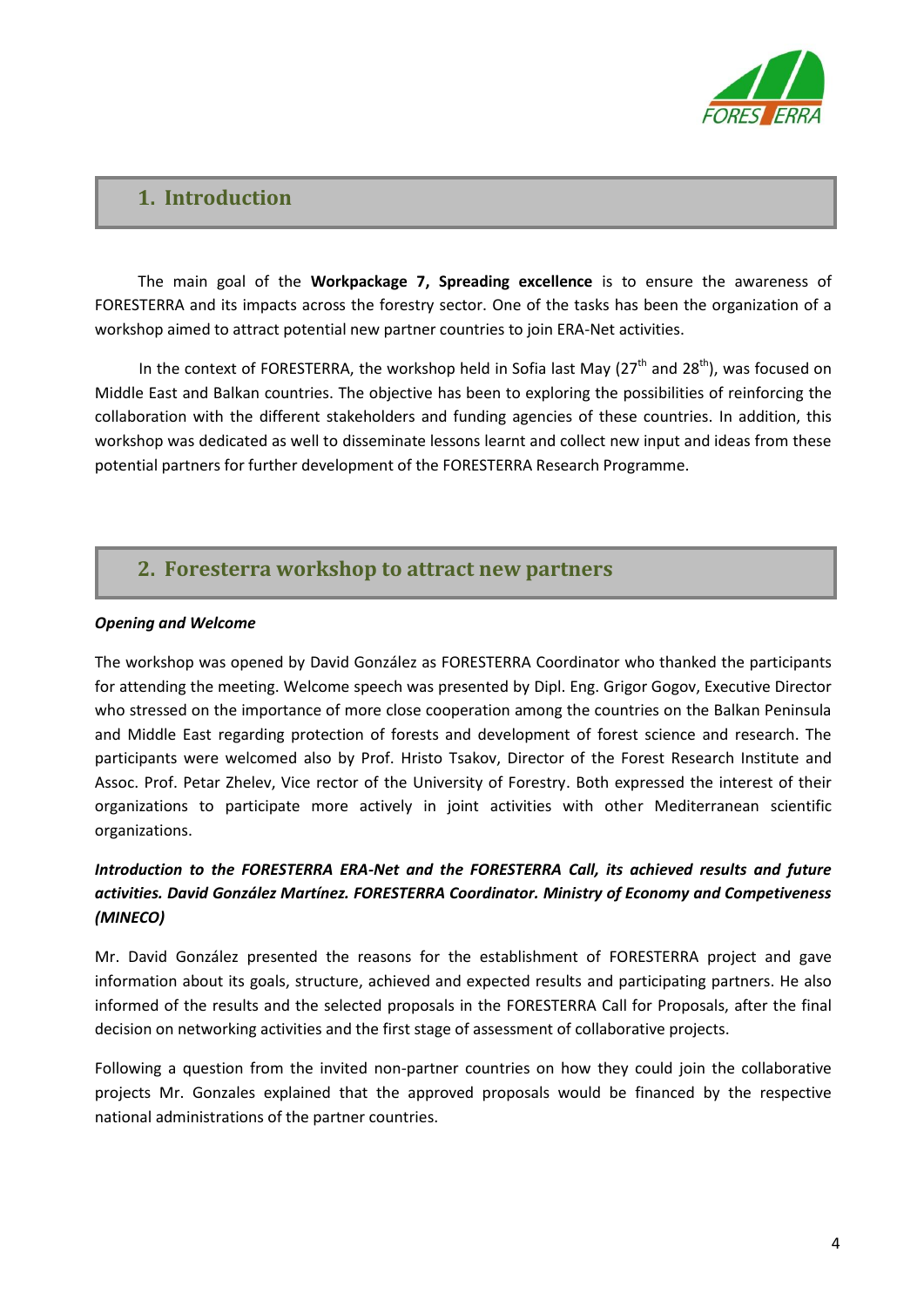

*Keynote presentation: Understanding global change drivers, impacts and indicators on forest ecosystems. Presentation of the FORESTERRA Call funded Networking Action. Francisco Manuel Cardoso Castro Rego. Instituto Superior de Agronomia. Centro de Ecologia Aplicada "Prof. Baeta Neves". Portugal*

Forest fires are one of the main problems for the forests in the Mediterranean area. They are result not only of climate change but, to a great extent, to human activity. Dr. Francisco Rego and his team have prepared and submitted the proposal for FORESTERRA Networking Action: "Global Change Impacts on Wildland Fire Behaviour and Uses in Mediterranean Forest Ecosystems, towards a « wall less » Mediterranean Wildland Fire Laboratory – **MedWildFireLab**". This was the only networking proposal selected for funding .

Dr. Inazio Martínez points out that big fires in Spain are not only due for global change but for economic reasons. There are societal components related to fires and Dr. Francisco Rego adds that without climate change, fires are rising anyway.

### *Presentation of the FORESTERRA WP7 "Spreading excellence". Objectives and expectations of the Workshop. Denitsa Pandeva, Executive Forest Agency (EFA); Dunixi Gabiña, Instituto Agronómico Mediterráneo de Zaragoza CIHEAM)*

Dr. Denitsa Pandeva presented WP7 "Spreading excellence", its objectives, target groups, and activities for dissemination and knowledge transfer performed up to now. She emphasized that the present international workshop was organized in implementation of Task 7.2 "Strengthening the dissemination among EU Member States, MPCs, and the new EU Member and Candidate States" and that it aimed to identify possibilities for participation of partners from new countries in the joint activities.

Dr. Gabina presented the webpage of FORESTERRA and demonstrated the newly uploaded database on the experimental plots proposed by the partner countries.

#### *General discussion of Day 1*

In the course of the discussions on the materials presented, the following main problems were pointed out:

- $\triangleright$  In most of the Balkan countries forests and the forest sector are not a priority in the national policies. This leads to forestry being neglected in comparison with other economic sectors.
- $\triangleright$  It is very difficult to find funding for forest scientific and research activities at national level.
- $\triangleright$  Some of the Balkan countries already experience lack of human resources and potential in forest science and research.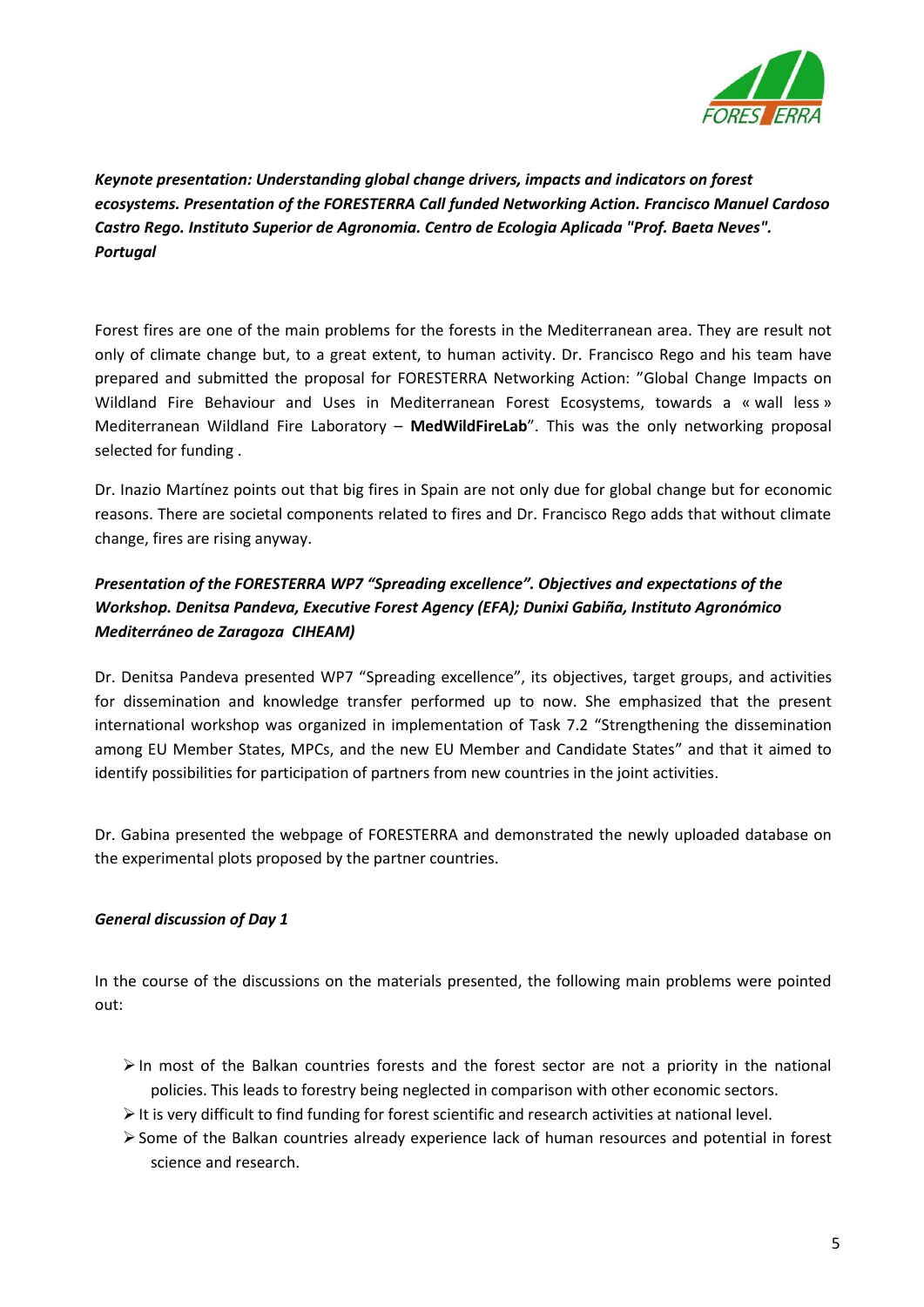

 $\triangleright$  Most of the participants expressed their opinion that one way to address the above problems would be to establish better cooperation at regional and international level and to be more competitive in searching for appropriate EU funding programmes.

There were not presentations from Kosovo, Slovenia and Montenegro.

### *Information on Horizon 2020 and other funding programmes and eligible beneficiary countries: Mediterranean forest funding under H2020. Doru Irimie. European Commission, DG Research & Innovation. F3: Agri-Food Chain*



Mr. Doru Irimie presented the opportunities for the countries from the Balkan peninsula to participate in projects under Horizon 2020 and other funding EU programmes. He pointed out that forestry had cross-points with many EU policies and was an important part of the EU countries' economies and gave detailed information on the on-going research projects. He emphasized international Cooperation under Horizon 2020 open to participation from across the world. Funding could be received by:

Member States (including overseas departments and overseas territories)

Associated Countries (e.g. Albania, Bosnia & Herzegovina, FYR Macedonia, Montenegro, Israel, Serbia, Turkey,

Exhaustive list of countries in annex to work programme (BRIC no longer in this list, but Mediterranean countries e.g. Algeria, Tunisia, Morocco, and Mediterranean climate-like countries, e.g. Chile - yes)

The following questions were related to the process of participation in the EU programmes, eligibility of persons, percentage of EU financing, other requirements.

### *Session on Discussion on common points of interest and possibilities for joint projects and synergies between FORESTERRA and the guest countries/institutions at the workshop, etc. Introduction to the Session by the facilitator, Inazio Martínez, EFIMED.*

Inazio started his presentation doing a brainstorming focused on the European Forests keywords for each one of the invited countries. Then, he connected the discussion to his preliminary presentation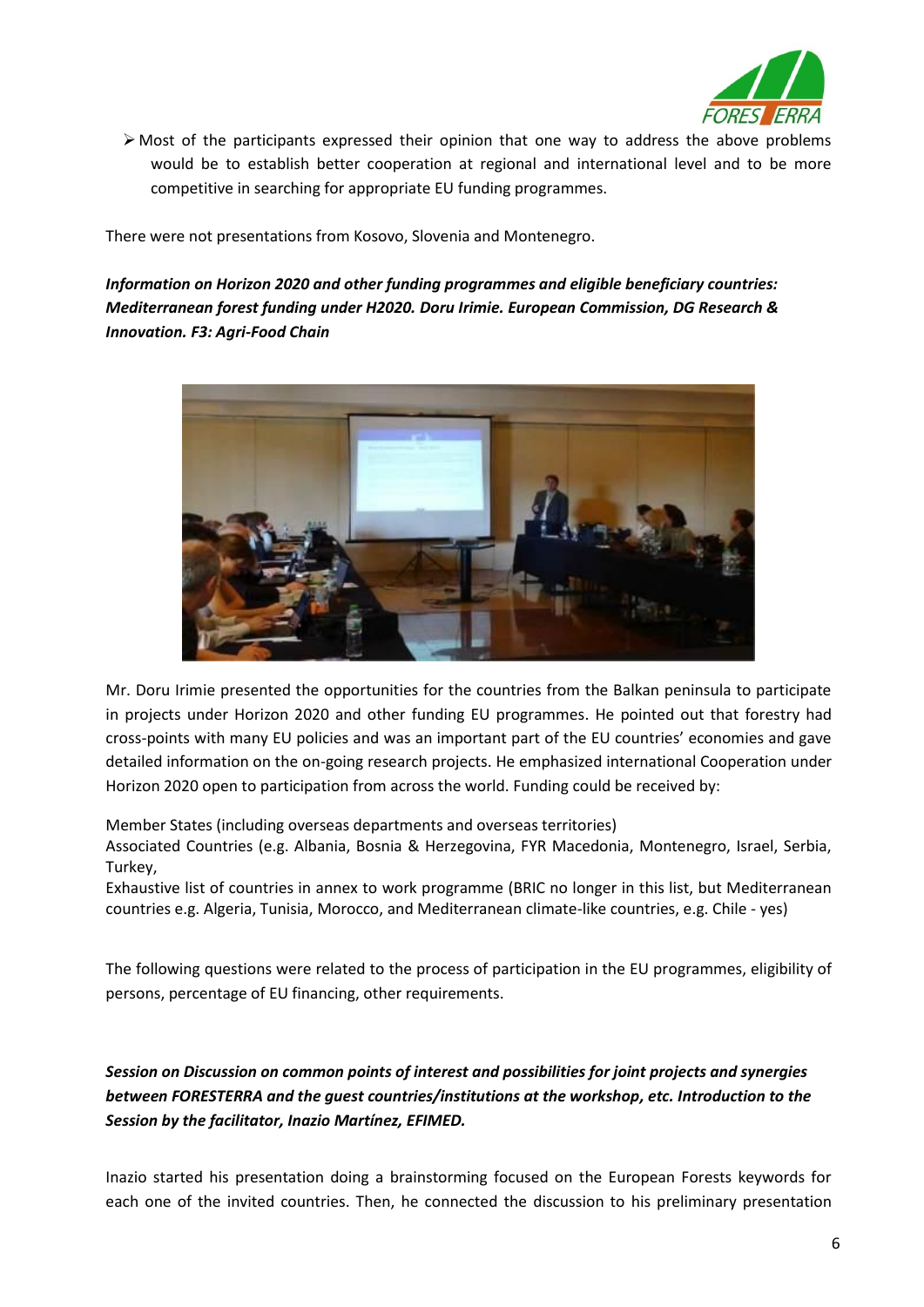

showing the paradoxes and challenges which faced the Mediterranean forests. He emphasized the link between forestry research and management of resources.

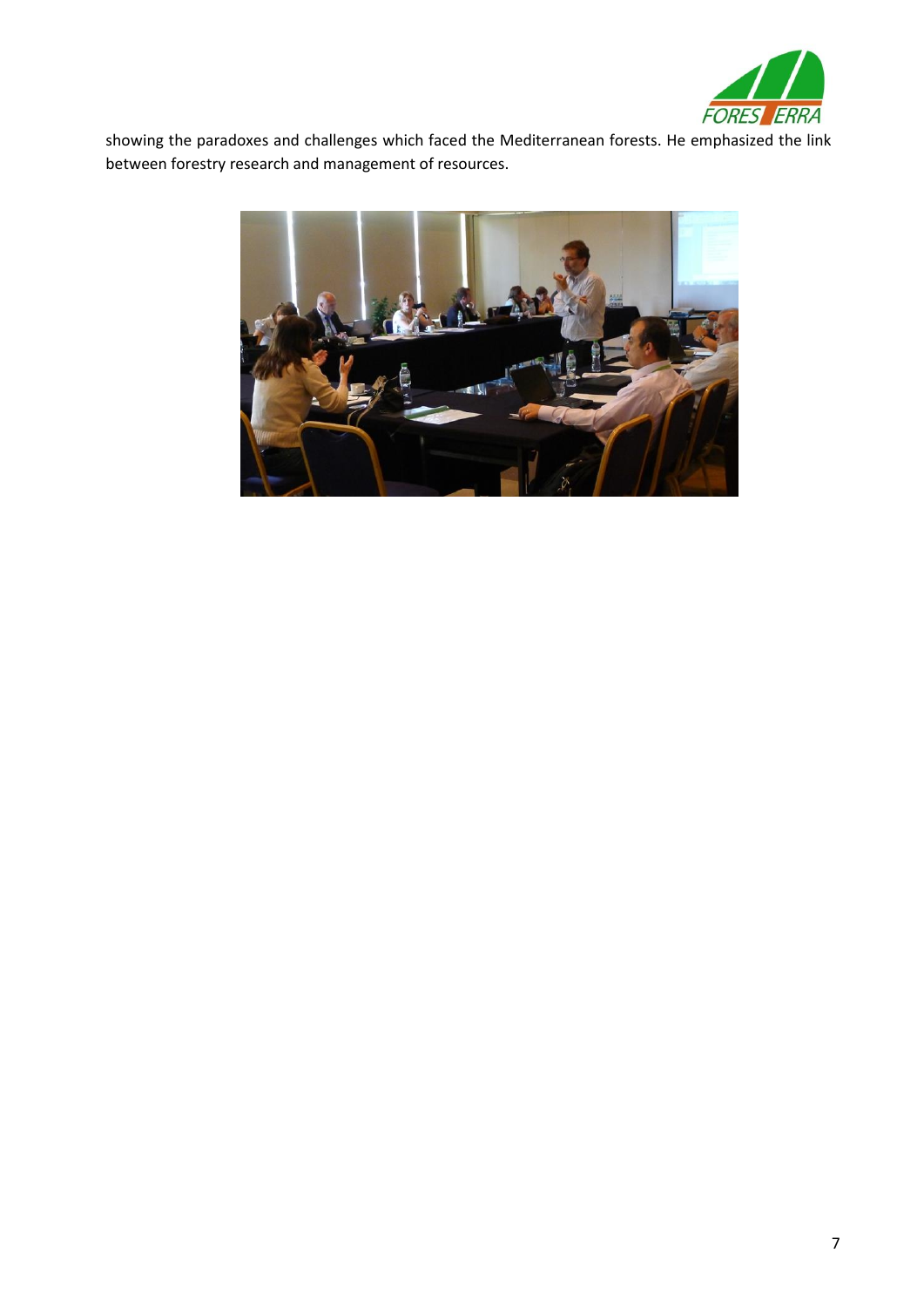

### <span id="page-7-1"></span><span id="page-7-0"></span>**3. Contributions and results from the workshop**

#### **3.1.** *Annex I***.** *Programme of the workshop* **3.1.**

### **Day 1: 27 May**

- *09:15 – 09:30* Registration
- *09:30 – 09:45* Opening and Welcome. *Dipl. Eng. Grigor Gogov, Executive Director Representatives of the EFA; Prof. Hristo Tsakov, Director of the Forest Research Institute; Assoc. Prof. Petar Zhelev, Vice rector of the University of Forestry; David González, FORESTERRA Coordinator*
- *09:45 - 10:45* Introduction to the FORESTERRA ERA-Net and the FORESTERRA Call, its achieved results and future activities. *David González Martínez. FORESTERRA Coordinator. Ministry of Economy and Competiveness (MINECO). Spain*
- *10:45 – 11:00 Coffee break*
- *11:00 – 11:45* Keynote presentation: Understanding global change drivers, impacts and indicators on forest ecosystems*.* Presentation of the FORESTERRA Call funded Networking Action. *Francisco Manuel Cardoso Castro Rego. Instituto Superior de Agronomia. Centro de Ecologia Aplicada "Prof. Baeta Neves". Portugal*
- *11:45 – 12:15* Presentation of the FORESTERRA WP7 "Spreading excellence". Objectives and expectations of the Workshop. *Denitsa Pandeva, Executive Forest Agency (EFA). Bulgaria*
- *12:15 – 12:30* Discussion
- *12:30 – 14:00 Lunch*
- *14:00- 15:45* Presentations from the nine invited countries (15 min each): Albania, Bosnia and Herzegovina, Croatia, Jordan, Kosovo, Macedonia, Montenegro, Serbia and Slovenia
	- $\triangleright$  General information on forests and forestry
	- $\triangleright$  Forest administration institutions responsible for forest management, as potential financing organizations
	- $\triangleright$  Information on the forest scientific and research units (universities, research institute, specialized laboratories, etc.)
	- $\triangleright$  National policies or strategies supporting scientific and research activities in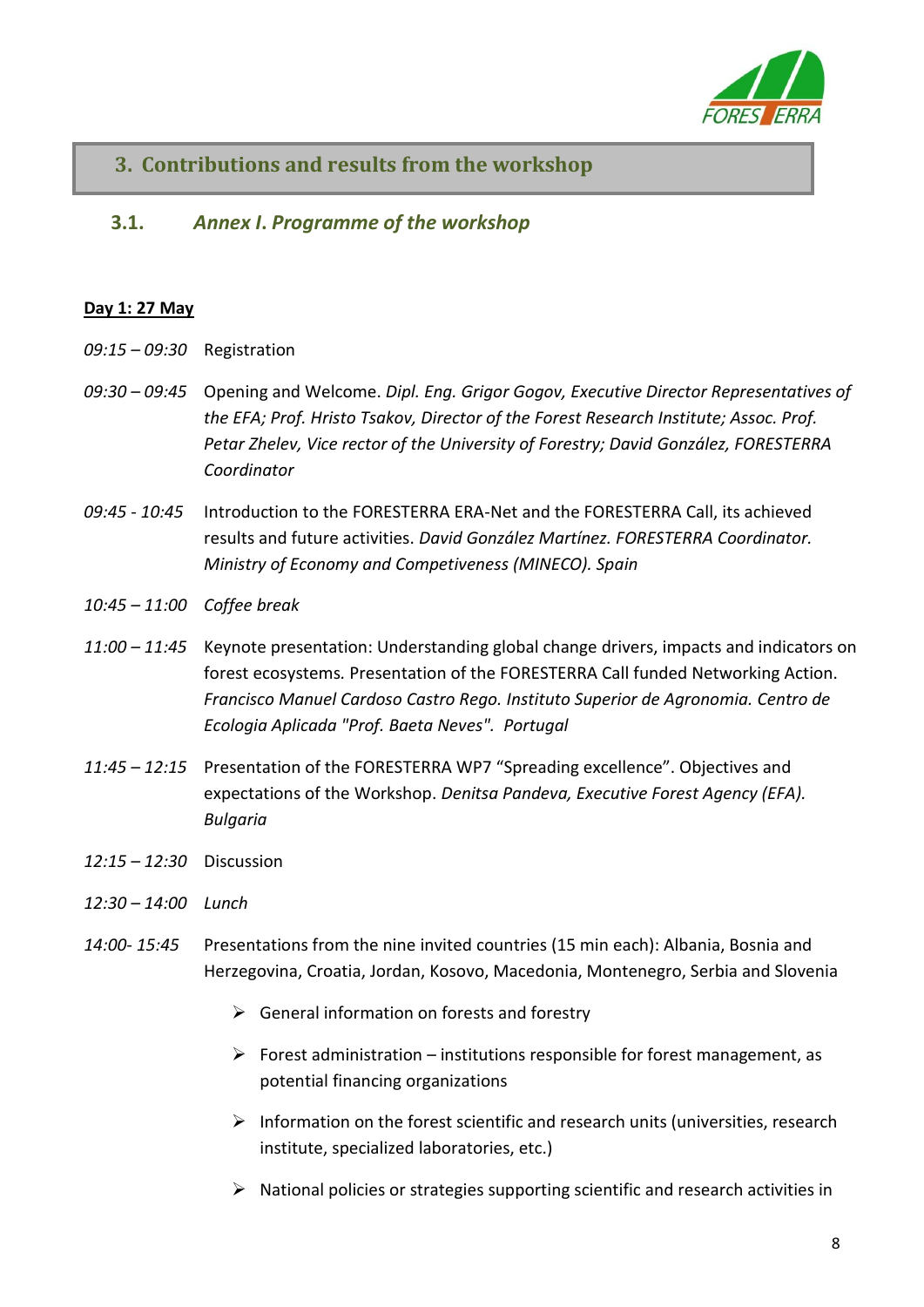

the field of forestry

- $\triangleright$  Information on the research activities related to forests and biodiversity, climate change, water management, ecosystem services, etc. – executed or on-going projects/programmes, results, future possibilities
- $\triangleright$  Information on the available national / international funding programmes related to forestry
- $\triangleright$  Possible interactions and interest in joining FORESTERRA activities
- *15:45 – 16:00 Coffee break*
- *16:00- 16:45* Continuation of the Presentations from the invited countries
- *16:45- 17:30* General discussion of Day 1

### **Day 2, 28th May 2014**

- *09:00 – 09:45* Information on Horizon 2020 and other funding EU programmes and eligible beneficiary countries: Mediterranean forests funding under H2020. *Doru Irimie (tbc). European Commission, DG Research & Innovation. F3: Agri-Food Chain*
- *09:45 – 10:15* Questions and discussion
- *10:15 – 10:30 Coffee break*
- *10:30 – 12:15* Discussion on common points of interest and possibilities for joint projects and synergies between FORESTERRA and the guest countries/institutions at the workshop, etc.
- *12:15 – 12:30* Information about the International Scientific Conference "Forestry: Bridge to the future" and 7-th annual meeting of Conference of Deans and Directors of European Forestry Faculties and Schools (ConDDEFFS). Sofia, 6–9 May 2015. *Milko Milev. Dean of the Faculty of Forestr; Petar Zhelev. Vice-rector of the University of Forestry.*
- *12:30 – 14:00 Lunch*
- *14:00 – 20:00* Technical visit near Sofia Nature and historic site "Tsari Mali grad"
- *20:00* Social dinner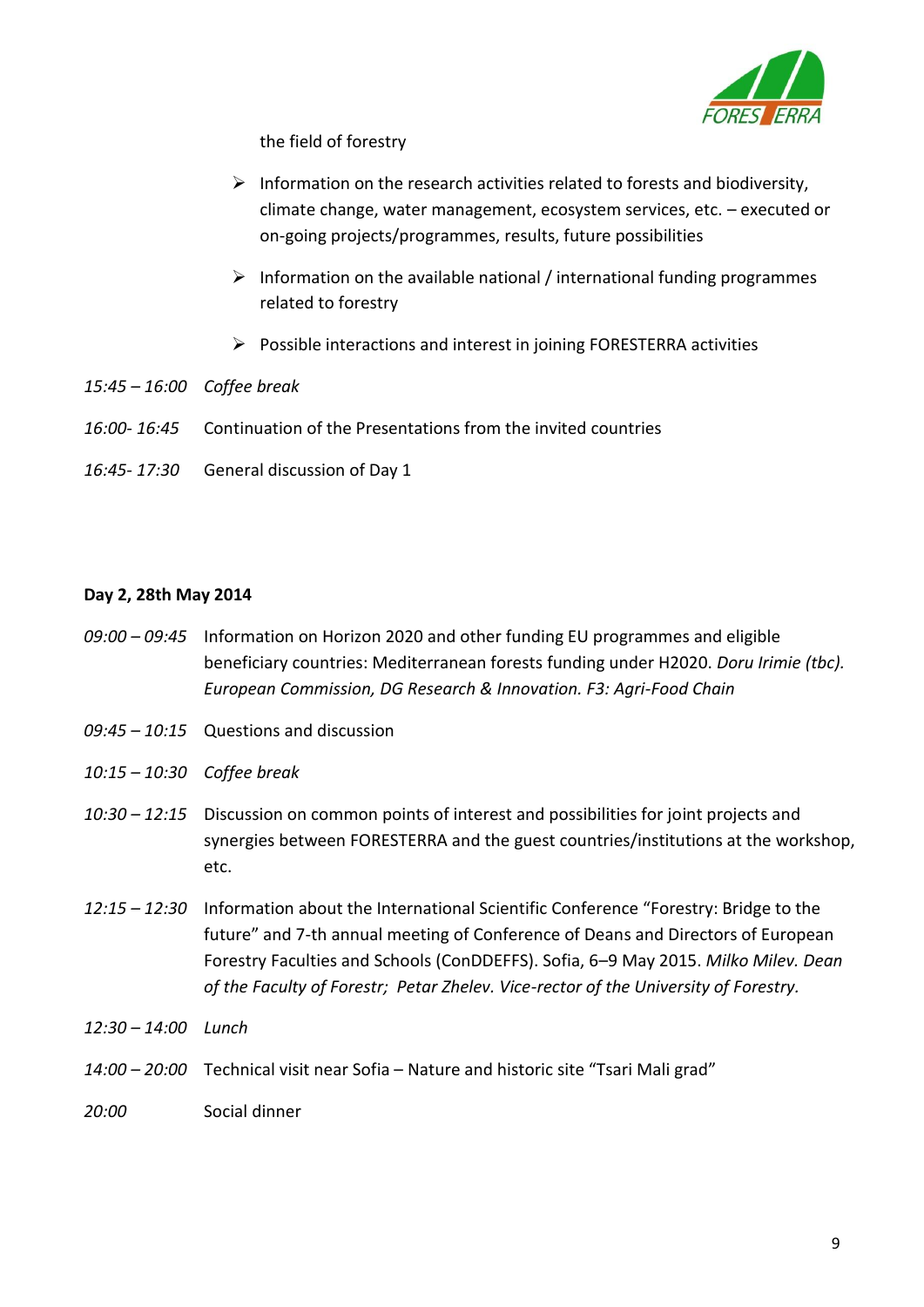

### <span id="page-9-0"></span>*3.2. Annex II. List of participants*

| No             | <b>Name</b>                        | Institution                       | Country                   | E-mail                       |
|----------------|------------------------------------|-----------------------------------|---------------------------|------------------------------|
| $\mathbf{1}$   | David González Martínez            | <b>MINECO</b>                     | Spain                     | foresterra@mineco.es         |
| $\overline{2}$ | Dunixi Gabiña                      | <b>IAMZ</b>                       | International             | gabina@iamz.ciheam.org       |
| 3              | Almudena Albertos                  | EFIMED                            | International             | almudena.albertos@efi.int    |
| 4              | Dijana Vuletic                     | CFRI (MROS)                       | Croatia                   | dijanav@sumins.hr            |
| 5              | Silvija Krajter Ostoic             | CFRI (MROS)                       | Croatia                   | silviak@sumins.hr            |
| 6              | Dr. Mirza Dautbašic'               | Faculty of Forestry,<br>Sarajevo  | Bosnia and<br>Herzegovina | mirzad@bih.net.ba            |
| $\overline{7}$ | Milan Medarevic                    | Faculty of Forestry,<br>Belgrade  | Serbia                    | Milan.medarevic@sfb.bg.ac.rs |
| 8              | Nenad Petrovic                     | Faculty of Forestry,<br>Belgrade  | Serbia                    | Nenad.pertovic@ sfb.bg.ac.rs |
| 9              | Nizar Haddad                       | Jordan Beekeeping<br>Union        | Jordan                    | drnizarh@yahoo.com           |
| 10             | Inazio Martinez de Arano           | <b>EFIMED</b>                     | International             | inazio.martinez@efi.int      |
| 11             | Francisco Manuel Cardoso<br>Castro | ISA / CEABN                       | Portugal                  | fcastrorego3@dmail.com       |
| 12             | Lubcho Trichkov                    | <b>Executive Forest</b><br>Agency | <b>Bulgaria</b>           | lptrichkov@iag.bg            |
| 13             | Petar Zhelev                       | University of<br>Forestry         | <b>Bulgaria</b>           | zhelev@ltu.bbg               |
| 14             | Denitsa Pandeva                    | <b>Executive Forest</b><br>Agency | <b>Bulgaria</b>           | denica@iag.bg                |
| 15             | <b>Hristo Tsakov</b>               | Forest Research<br>Institute      | <b>Bulgaria</b>           | hristotsakovbg@abv.bg        |
| 16             | Krasimir Kamenov                   | <b>Executive Forest</b><br>Agency | <b>Bulgaria</b>           | k.kamenov@iag.bg             |
| 17             | Alexander Delkov                   | Forest Research<br>Institute      | <b>Bulgaria</b>           | forestin@bas.bg              |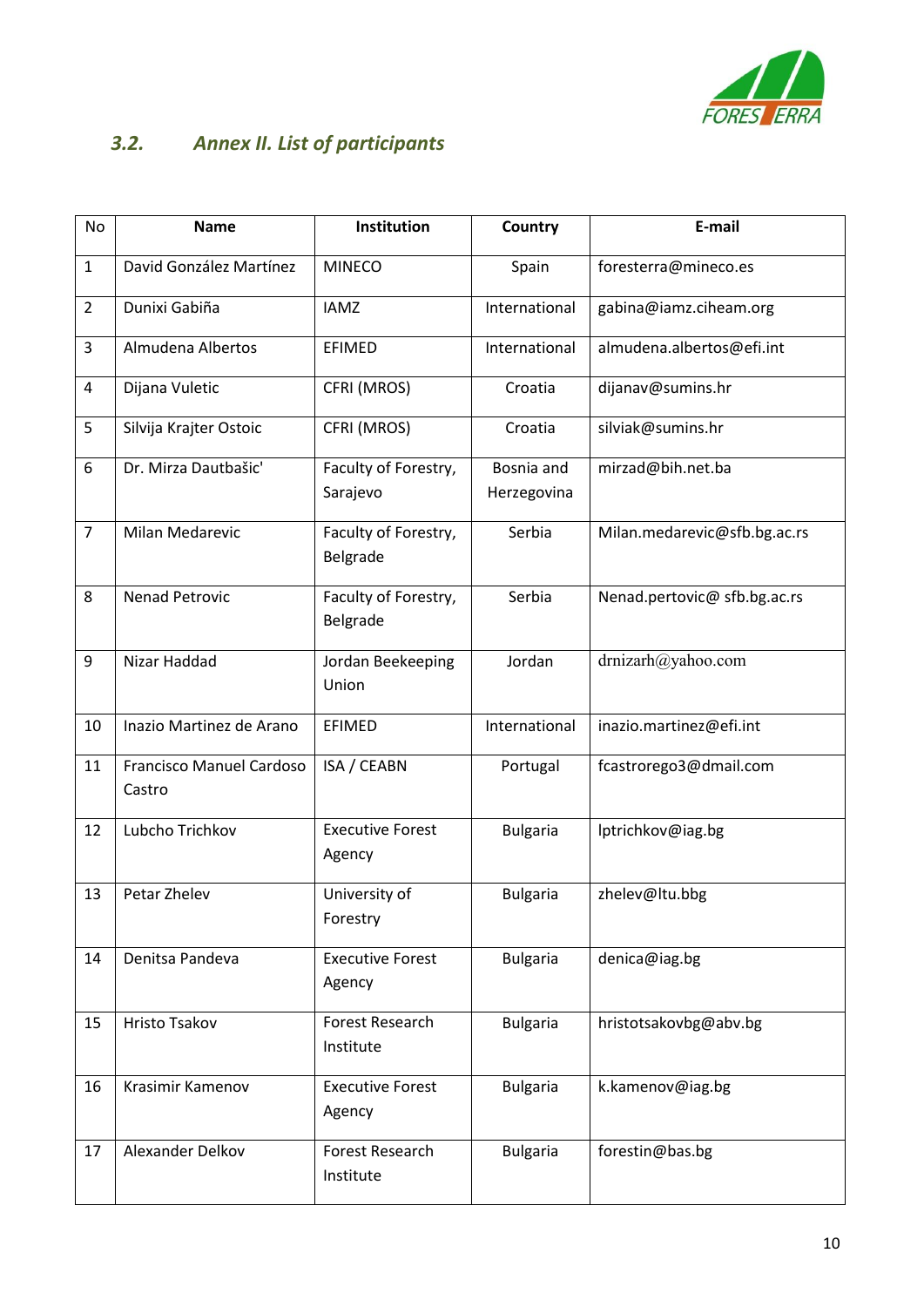

| 18 | Tatiana Stankova        | Forest Research<br>Institute                           | <b>Bulgaria</b> | tatianastankova@yahoo.com            |
|----|-------------------------|--------------------------------------------------------|-----------------|--------------------------------------|
| 19 | Veselka Gyuleva         | Forest Research<br>Institute                           | <b>Bulgaria</b> | v.gyuleva@gmail.com                  |
| 20 | Mira Georgieva          | University of<br>Forestry                              | <b>Bulgaria</b> | mirageorgieva@abv.bg                 |
| 21 | <b>Dimitar Dimitrov</b> | Forest Research<br>Institute                           | <b>Bulgaria</b> | Dimitrov_117@abv.bg                  |
| 22 | Makedonka Stojanovska   | Faculty of Forestry,<br>Skopje                         | Macedonia       | makedonkastojanovska@gmail.co<br>m   |
| 23 | Vlatko Andonovski       | Faculty of Forestry,<br>Skopje                         | Macedonia       | vandonovski@sf.ukim.edu.mk           |
| 24 | Jane Acevski            | Faculty of Forestry,<br>Skopje                         | Macedonia       | jacevski@sf.ukim.edu.mk              |
| 25 | Ylli Hoxha              | General Director of<br>Forest                          | Albania         | Ylli.Hoxha@moe.gov.al                |
| 26 | Ivan Marinov            | Forest Research<br>Institute                           | <b>Bulgaria</b> | marinovbg02@yahoo.com                |
| 27 | Emilia Velizarova       | Forest Research<br>Institute                           | <b>Bulgaria</b> | velizars@abv.bg                      |
| 28 | <b>Emil Popov</b>       | Forest Research<br>Institute                           | <b>Bulgaria</b> | emilpopov99@hotmail.com              |
| 29 | Maria Sokolovska        | <b>Forest Research</b><br>Institute                    | <b>Bulgaria</b> | mariagrozeva@abv.bg                  |
| 30 | Mirjana Stevanov        | Institute for<br>Lowland forestry<br>and Environment   | Serbia          | mzavodj@gmail.com                    |
| 31 | Dr. Andrej Pilipovic    | Institute for<br>Lowland forestry<br>and Environment   | Serbia          | andrejpilipovic@yahoo.com            |
| 32 | Doru Irimie             | European<br>Commission, DG<br>Research &<br>Innovation | International   | Doru-<br>Leonard.IRIMIE@ec.europa.eu |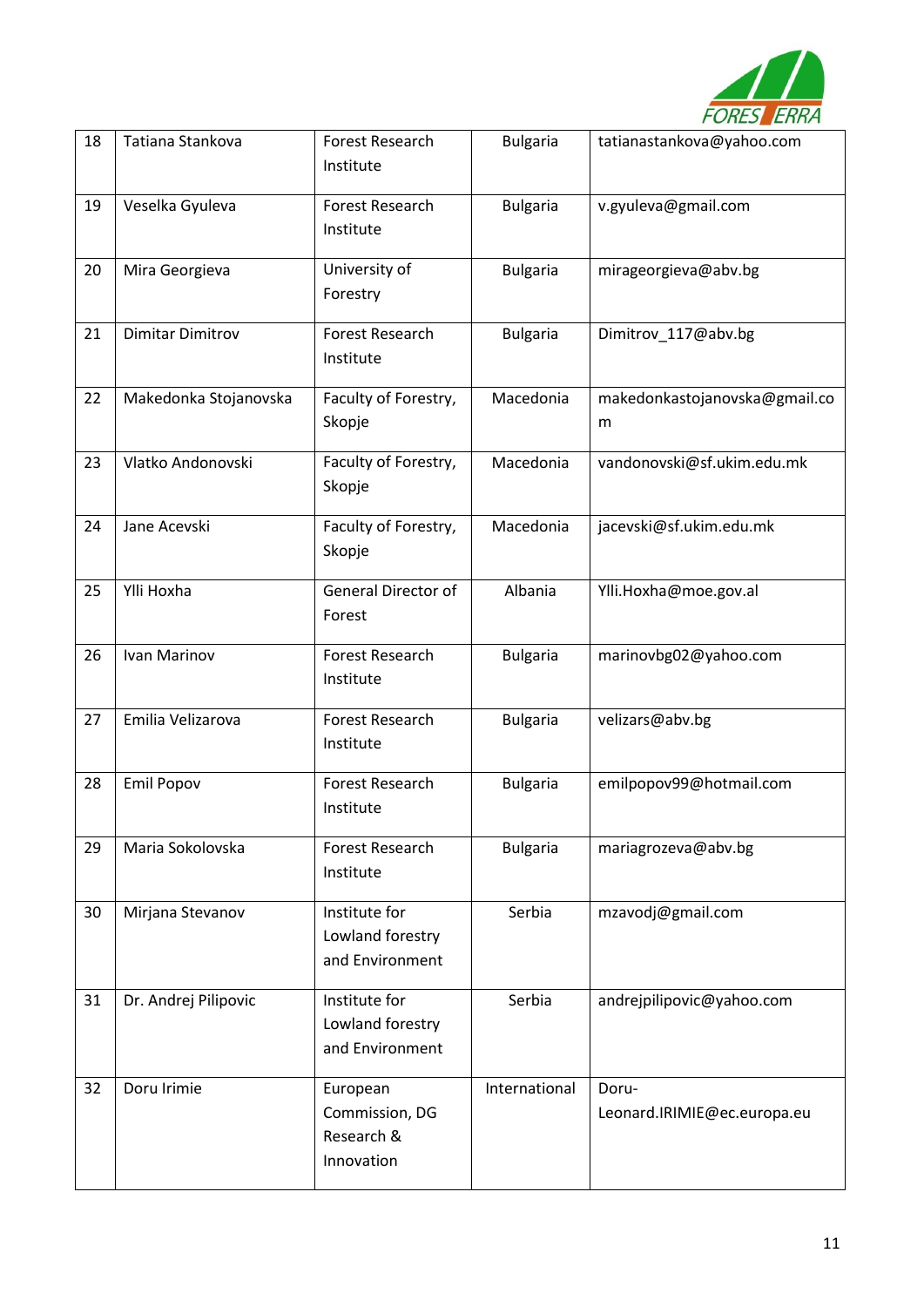

### <span id="page-11-0"></span>*3.3. Annex III. Keynotes*

Assoc. Prof. Milko Milev - Dean of the Faculty of Forestry presented information about the forthcoming International Scientific Conference "Forestry: Bridge to the Future" and the 7th annual meeting of Conference of Deans and Directors of European Forestry Faculties and Schools (ConDDEFFS) that will take place in Sofia, 6–9 May 2015.

### *3.4. Annex IV. Flash presentations of forest research institutes participating in the workshop*

The presentations of the invited presentations were prepared according to a template sent previously in which information was requested on basic forest data, structure of forest administration and other potential financing organizations, legal framework and existing forest scientific and educational institutions.

#### ALBANIA

Dr. Ylli Hoxha - Director of Forest Protection and Treatment, Ministry of Environment.

He pointed out that for the moment there were no basic forest research projects, but there were other research activities in different fields, but small and uunrelated to each other.

#### BOSNIA-HERZEGOVINA

Dr. Mirza Dautbašić – Dean of the Faculty of Forestry, University of Sarajevo.

Main activities of the Faculty of Forestry institution are concentrated on education and research in the field of forestry, urban forestry and horticulture Economics and policy, planning and management, ecology, silviculture, seedling, nursery and afforestation, utilization and forest communications, and protection. Dr. Dautbašić presented information about the executed and ongoing projects as well as the available infrastructure. At this moment, there are not national policies or scientific and research activities; Dr. Dautbašić inquires about the way of becoming a Foresterra partner but avoiding the financial contribution.

#### **JORDAN**

Dr. Nizar Haddad - President of the Jordan Beekeepers Union.

Forests in Jordan cover a comparatively small area but they are considered an important natural resource. Dr. Haddad presented the research experiments and expressed the interest of his administration to join the FORESTERRA project. In Jordan there is not a forestry strategy or plans; at the University, there is only one brand of one department which deals with biodiversity. The capacity building can be reached through the transfer of knowledge to Jordan.